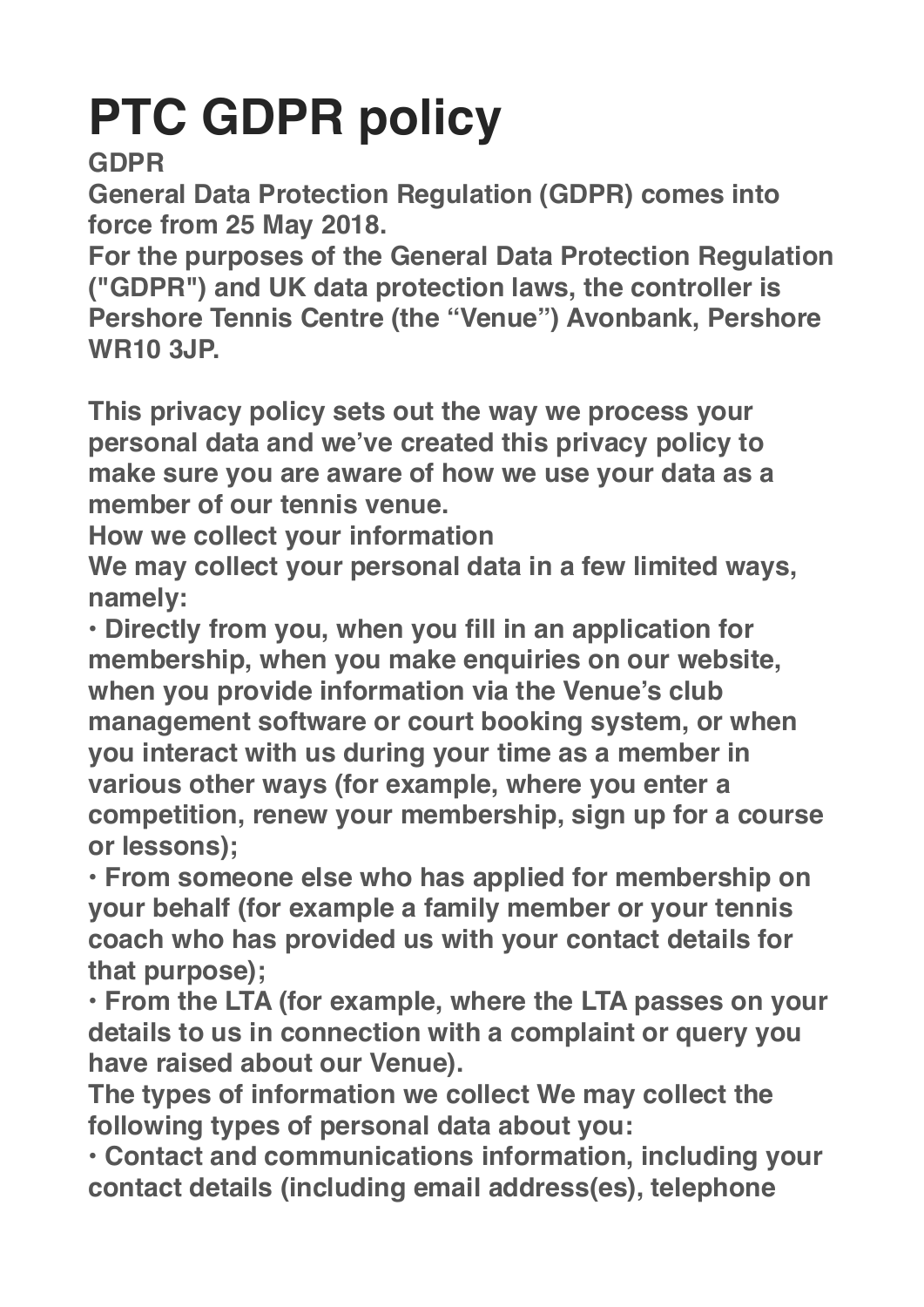**numbers and postal address(es) and records of communications and interactions we have had with you);**

**• Financial information, including Direct Debit details;**

**• Certain other information which you volunteer when making use of your membership benefits (for example, when making court bookings or making use of other Venue facilities).**

**We may also collect data about your health or medical conditions, where you have volunteered this, for example so that we can cater for you when you attend a Venue social event or a course/camp.**

**How we use personal data**

**Personal data provided to us will be used for the purposes set out at the time of collection and, where relevant, in accordance with any preferences you express. More generally, we will use your personal data for the following purposes:**

**• Administration of your Venue membership, including: informing you about court/facilities opening hours and taking membership fees**

**• Administration of the Wimbledon ballot;**

**• Fulfilment of orders for goods and services, including court bookings Where this is necessary for the performance of a contract (including any written terms and conditions relating to your membership) with you;**

**• Research and statistical analysis about who is playing tennis in our Venue;**

**• Communication about our Venue activities that we think may be of interest to you;**

**• Storing your details on the software platform we use for our online Venue member management database / court booking system.**

**Please note that your own use of the software or system is subject to the Terms and Conditions and Privacy Policy published on that site; • where this is necessary for our**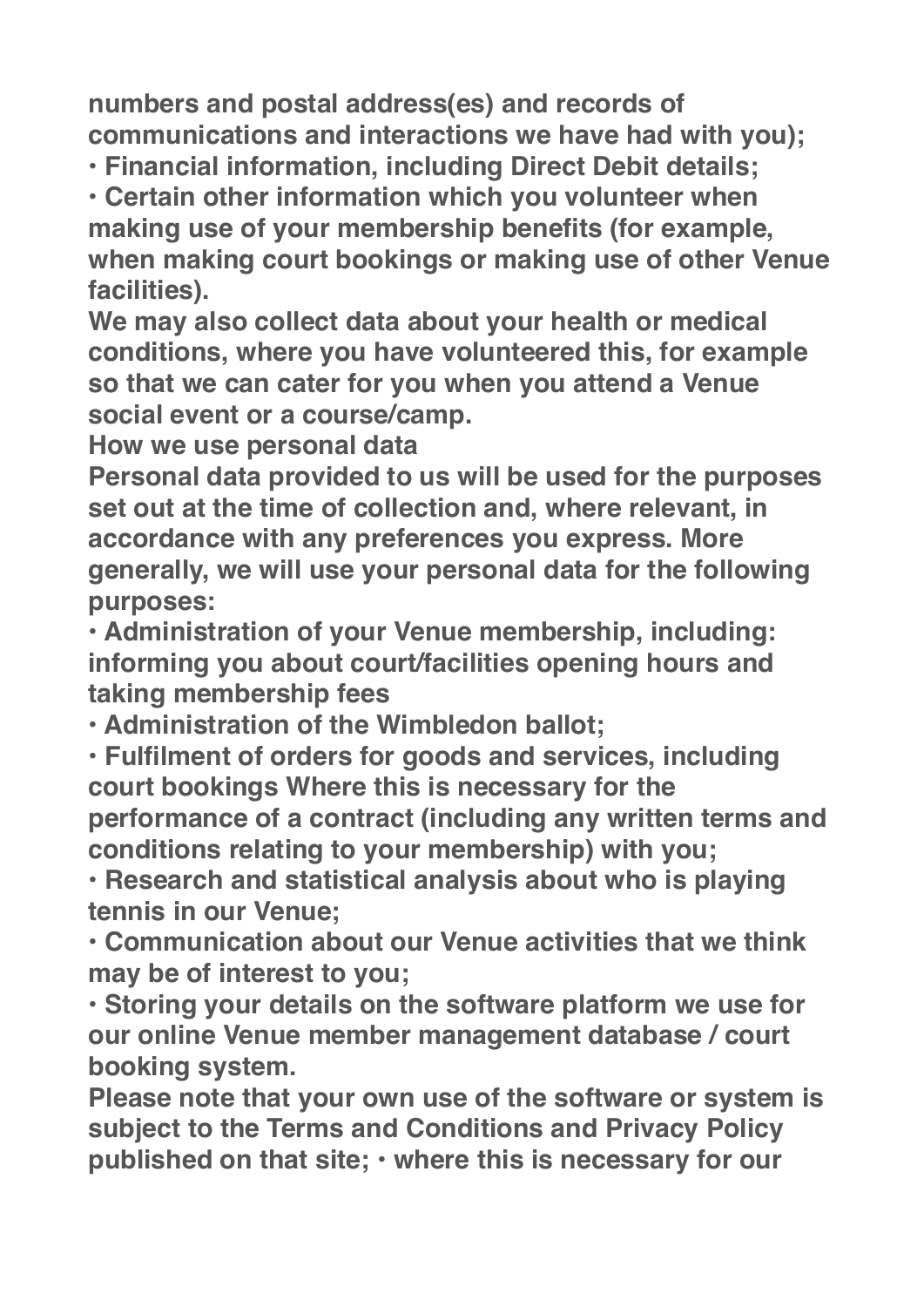**legitimate interests (for example in increasing use of our Venue's facilities and participation in the game generally);**

**• Promoting our Venue and promoting goods and services of third parties (for example, equipment suppliers,** 

**operators of coaching courses, and organisers of tennis events) where we think this will be of interest to you;**

**• where this is necessary for our legitimate interests (or the legitimate interests of a third party), and/or where we have your consent, as applicable.**

**Your marketing preferences**

**We will always respect your wishes in respect of what type of communications you want to receive from us and how you want to receive them. There are some** 

**communications, however, that we need to send you regardless of your marketing preferences in order for us to fulfil our contractual obligations to you as a member of our Venue. Examples of these essential service communications are:**

**• Records of transactions, such as payment receipts or Direct Debit confirmations (as applicable).**

**• Membership related mailings such as your membership renewal reminder, notices of formal meetings and information about venue closures and holiday opening hours.**

**You are in control of how we communicate with you. You can update your choices and/or your contact details by contacting our club membership secretary:**

**Pamela Collins: pamela.collins@hotmail.co.uk Telephone: 01386 556677**

**Sharing your information with others**

**We do not sell or share your personal data for other organisations to use other than as set out below. Personal data collected and processed by us may be shared with the following third parties, where necessary:**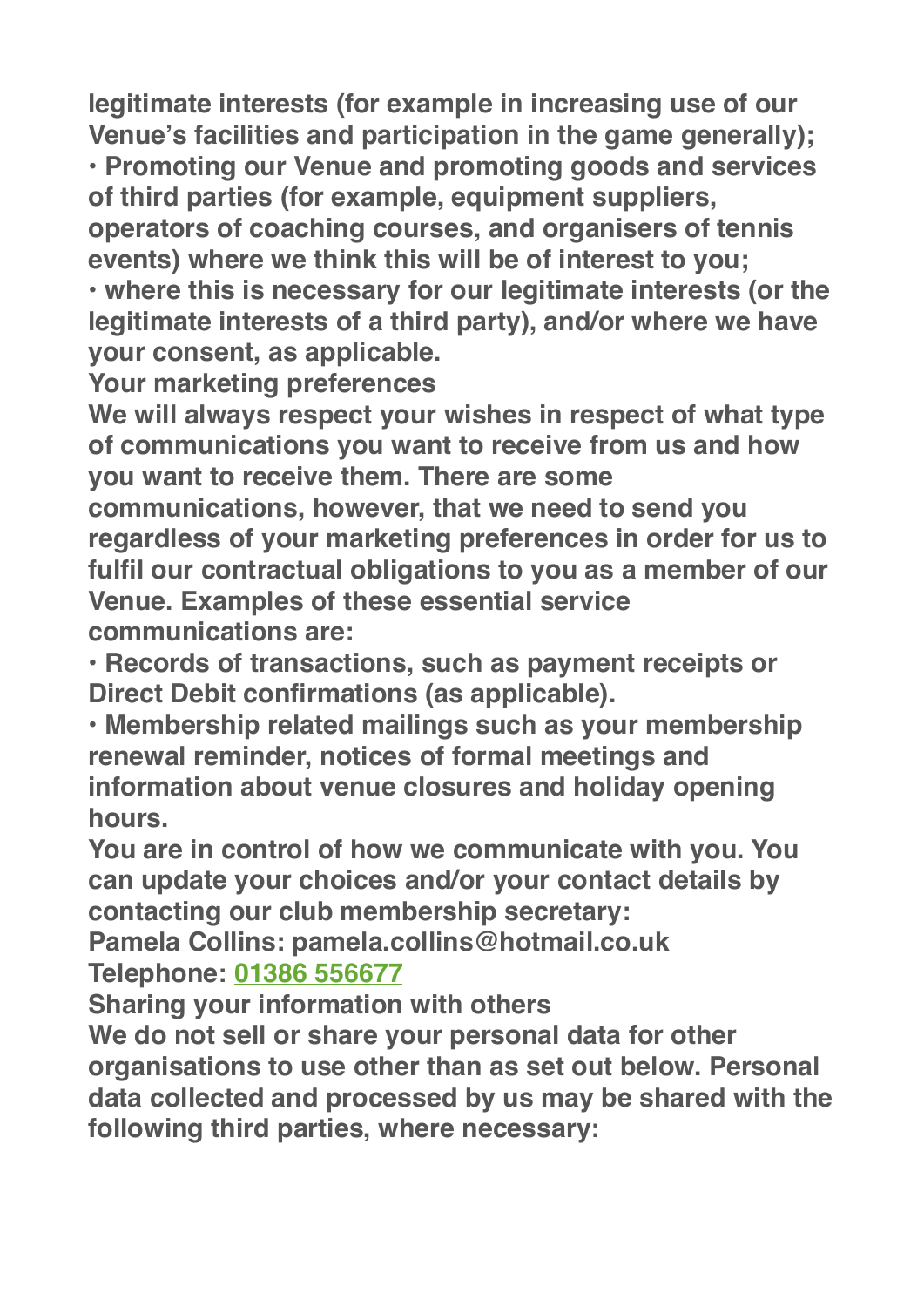**• Our employees and volunteers, for the purposes of administering your membership and giving you access to the membership benefits to which you are entitled.**

**• Our contractors and suppliers, including coaches and any provider of membership management**

**How long your information is kept**

**We keep your personal data only for as long as necessary for each purpose we use it. For most membership data, this means we retain it for so long as you have a valid Venue membership and for a period of six years after your last interaction with us (for accounting, tax reporting and record-keeping purposes). Your rights Under certain circumstances, by law you have the right to:**

**• Request access to your personal data (commonly known as a "data subject access request"). This enables you to receive a copy of the personal data we hold about you and to check that we are lawfully processing it.**

**• Request correction of the personal data that we hold about you. This enables you to have any incomplete or inaccurate information we hold about you corrected.**

**• Request erasure of your personal data. This enables you to ask us to delete or remove personal data where there is no good reason for us continuing to process it. You also have the right to ask us to delete or remove your personal data where you have exercised your right to object to processing (see below).**

**• Object to processing of your personal data where we are relying on a legitimate interest (or those of a third party) and there is something about your particular situation which makes you want to object to processing on this ground. You also have the right to object where we are processing your personal data for direct marketing purposes.**

**• Request the restriction of processing of your personal data. This enables you to ask us to suspend the processing of personal data about you, for example if you want us to**